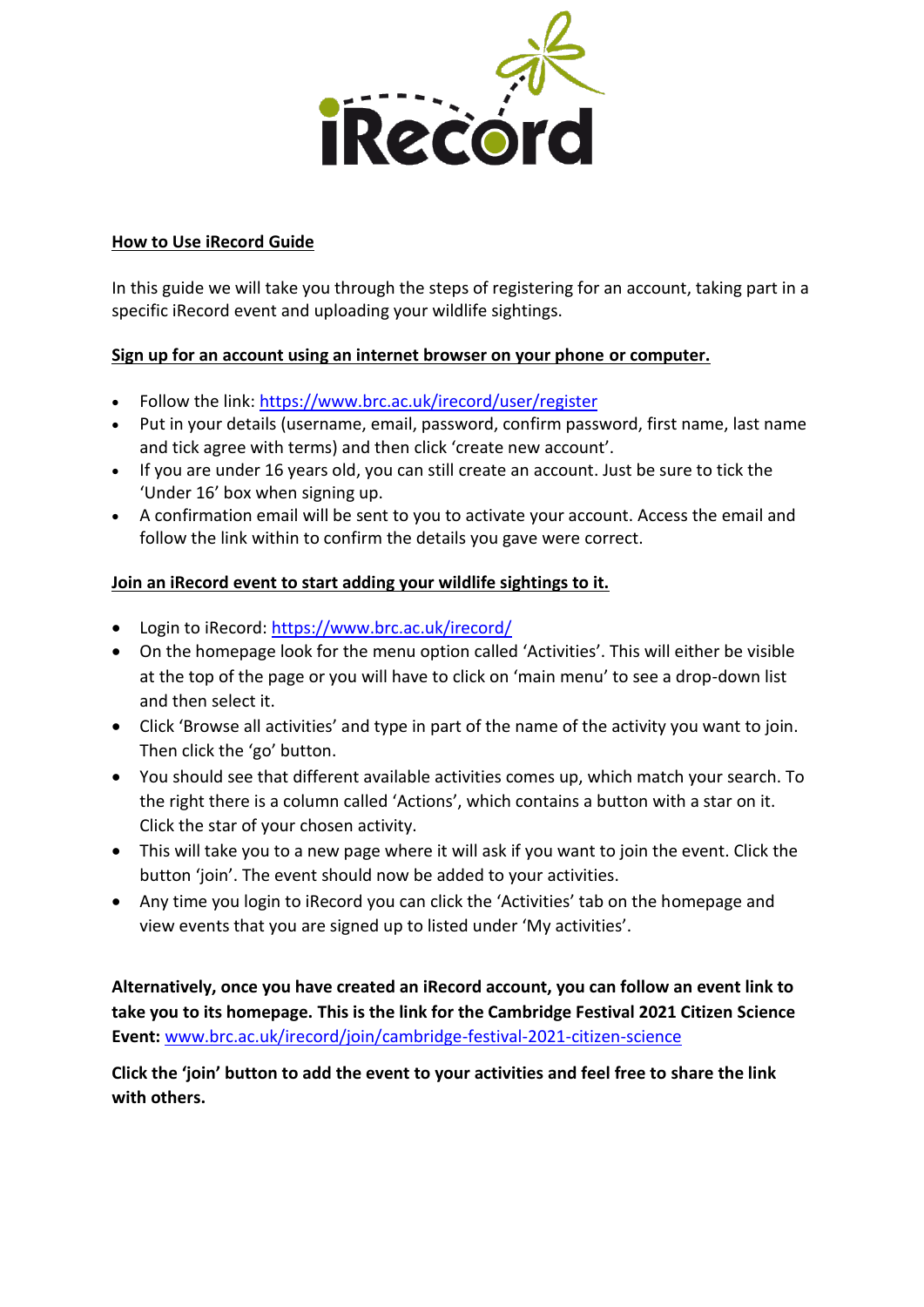## **Upload a wildlife recording using an internet browser.**

The best way to start is to take a photograph of the species you have seen. You can then upload them with your records and people can verify your sightings.

- Go to 'My activities' on iRecord. If you have joined an event you will see it listed here.
- Under the 'links' column, click on the button 'Submit your own records'.

# **Please note that if you have multiple wildlife records from different locations or different days you will need to fill in multiple upload forms.**

- This will take you to the 'what did you see' tab. First, enter the date of the recording and the name of the recorder.
- Then for each species you have seen you can add a separate entry. In the first column 'species', you can start typing in either the English or Latin species name. A drop-down list of close matches appears, and you can choose from these options to select the right species. This can be helpful if you only know the common name.
- If you **are not** sure which species you have found you can enter your best guess and then in the 'certainty' column change the dropdown menu to 'uncertain'. If you **are** sure about your species id then keep this listed as 'certain'.
- If you do not know the specific species but do know a higher classification, like 'butterfly' or 'insect', you can write these more general identifiers in the 'species' column instead.
- In the column 'quantity' you can write how many of each species you have seen. If you know it, you can also record the sex and life stage of the species by filling in the columns 'sex' and 'stage'. For example, you may know that you have found an adult, female butterfly.
- If you have any extra information you can add this in the column 'comments'.
- Finally, you can click the 'add images' button to browse for and upload the specimen images you have taken.
- If you would like to add records for more species, a new row will have appeared. Simply repeat the process until you have added all your records.
- Now click the 'Where was it' tab.
- This allows you to record where you found the species. First, under 'location' you can write where the species was spotted. For example, you may write: Sheep's Green, Cambridge.
- Then you need to enter a 'spatial reference', which will allow your records to be displayed on a map.
- If you already know a spatial reference for your record location (such as a British National Grid square) then you can enter this information under 'Enter a spatial reference'.
- Alternatively, you can search for the name of a location and choose from a list. Under the heading called 'Or search for a place on the map' type in the location, click the 'search' button and select the correct location from the list.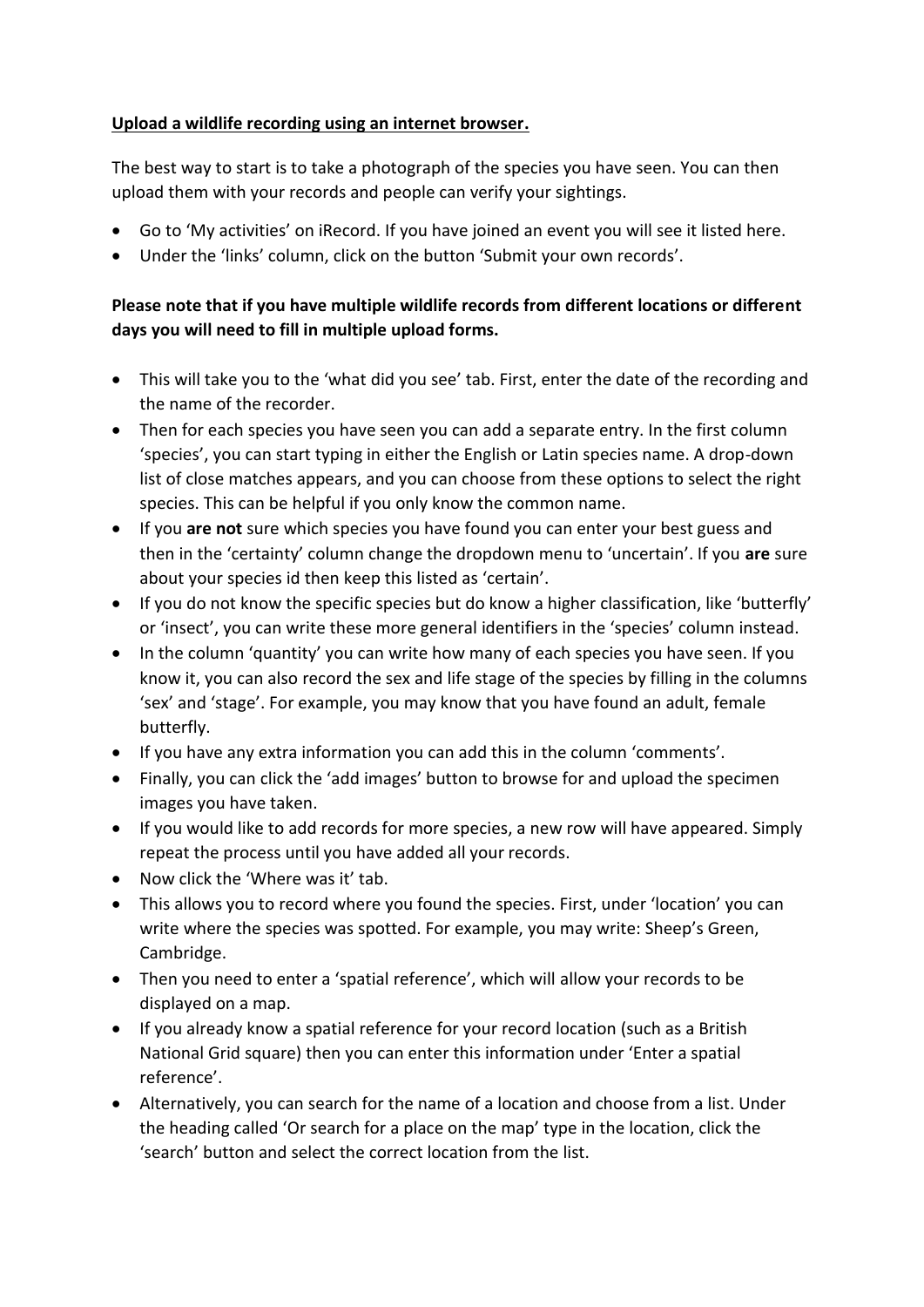- The third and final method is to use the map on the right of the screen to manually select the record location. Use the plus and minus arrows, highlighted here, to zoom in and out and the arrows at the top left of the map to move around. Then, when you are happy you have found the right spot, click on that location on the map. The square area you have selected should be highlighted red.
- Finally, under the 'Habitat' and 'Overall comment' headings you can select the type of habitat your species was found in from a drop-down list and add any final notes.
- Click 'submit' and your record will be added to your selected event.

# **Remember, if you have records from different locations or different days you will need to fill in multiple upload forms.**

## **Upload a wildlife recording using the iRecord phone app.**

The best way to start is to take a photograph of the species you have seen. You can then upload them with your records and people can verify your sightings.

- You can download the iRecord app for free from the 'Google Play App Store' on Android devices or the 'App Store' on Apple devices.
- Once you have registered your account (see above for instructions on how to do this) you can then open the app and login by entering your username and password.
- Select the 'Activities' tab at the bottom of the screen and a list of the activities you have joined should be displayed. (Please see above for instructions on how to join an event using an internet browser). Click your chosen activity and a tick should appear next to it. Any recordings you make will now be added to this event.
- Make sure the app can access your phone's location so that your species records can be added to a map.
- To add a new record, click the green plus button at the bottom of the app's homepage.
- Start typing in the species name and it will autocomplete with options for you to select. You can type in the English or Latin names. If you do not know the specific species but do know a higher classification, like 'butterfly' or 'insect', you can write these more general identifiers here instead.
- When you have done this, a draft record entry will then be added to your 'pending' tab at the top of the homepage.
- You can click on a draft record to add in the rest of its data.
- If you have allowed iRecord to use your phone's location, some data will already be filled in. If you click on 'location' you can then fill in the rest of the information. First, write the name of the record location at the top of the page. For example, you may write: Sheep's Green, Cambridge.
- If the rest of the record location has not been filled in automatically you can select it on the map manually. You can move around the map in different directions by swiping with your finger and zoom in and out using the plus and minus buttons. When you are happy you have found the right spot, click the grid square closest to where you found your species and it should highlight red. You can click the green arrow in the top left of the screen to get back to the rest of your record's data.